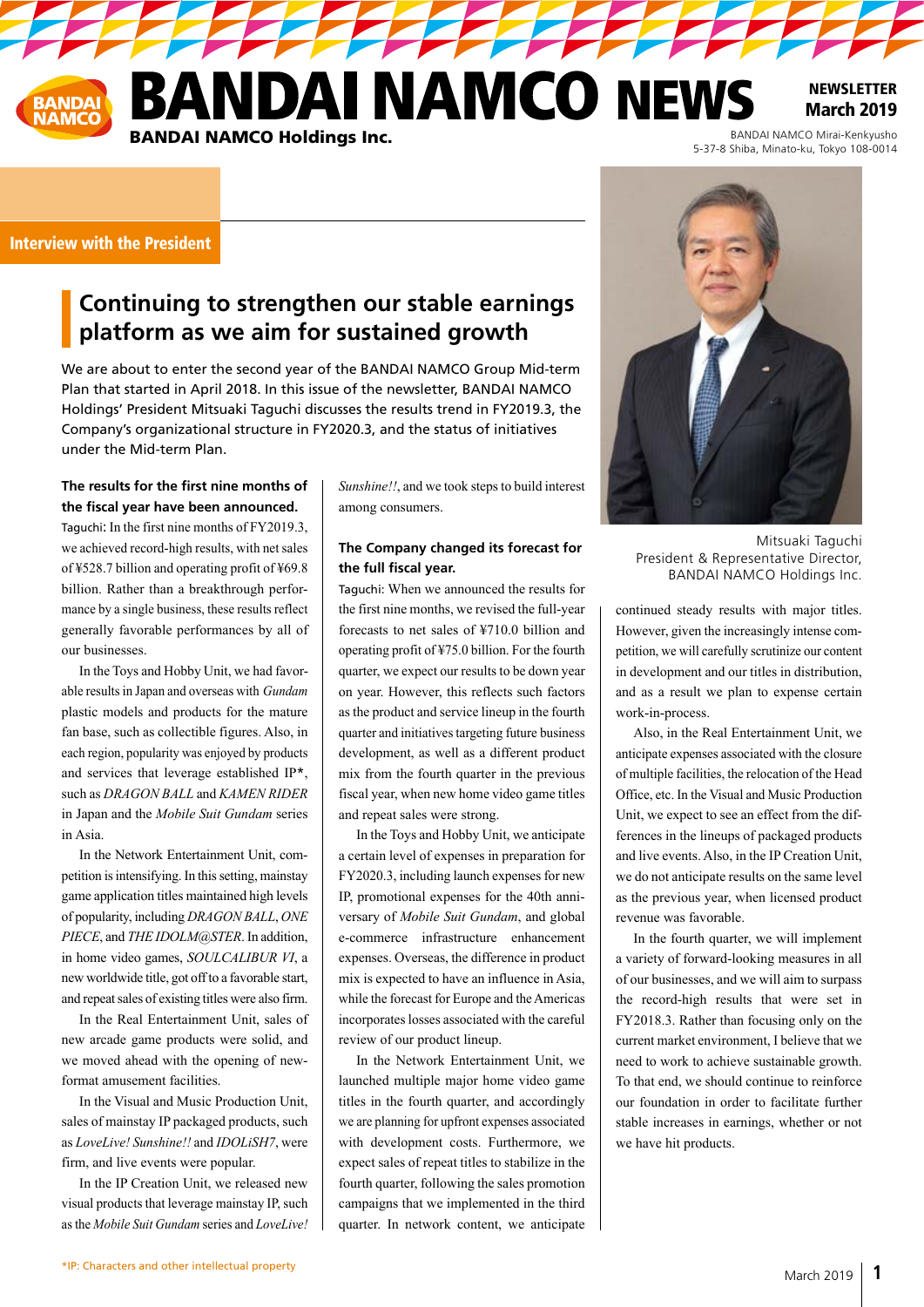value we can generate in each business in the years ahead.

With the IP axis strategy, which is our greatest strength, we will rapidly change our products and services, as well the methods of providing value, in line with the times. On the other hand, no matter what the age, there will be no change to the fact that IP itself is the core of our business. It is essential that we provide new value through our products and services by fostering innovation in established IP and by creating and cultivating new high-quality IP. It is important that we do not limit our initiatives targeting high-quality, appealing IP to Units within the Group. Rather, we need to cooperate with a wide range of partners in order to create and nurture IP. We will work from a variety of angles, including not only creating products and services but also advancing internal, Groupwide projects; making investments from the BANDAI NAMCO Content Fund; and reinforcing partnerships with parties outside the Group. In this way, we will strive to implement initiatives that go one step further than anything we have done in the past.

In the second year, which will be the halfway point of the Mid-term Plan, we will further increase the number of challenges that we take on throughout the Group and in each business. Through a process of trial and error, we will leverage each of our results and work to rapidly move on the next stage. First, we will try new things and work to rapidly produce results. When the outcome is positive, we will accelerate the process, and when it is not, we will change direction. In this way, I would like to see the Group work rapidly through a process of hypothesis and testing without fearing change.

**Please discuss the forecast for dividends** Taguchi: The basic dividend policy of the BANDAI NAMCO Group is to provide a return to shareholders that targets a total return ratio of 50% or more based on stable dividend payments of 2% of DOE (dividends on equity), while maintaining a stable level of dividends over the long term and focusing on the cost of capital.

In accordance with this basic policy, the annual per-share dividend forecast for FY2019.3 has been revised to ¥123, with a base dividend of ¥36 per share and a performance-based dividend of ¥87 per share. An interim dividend of ¥18 per share has already been paid, and accordingly the year-end dividend will be ¥105 per share.

#### **There will be a change in the leaders of the Unit core companies.**

Taguchi: In the BANDAI NAMCO Group, the presidents of the core companies in the five Units also serve as directors of the holding company. With this structure, we are conducting rapid management decision-making and execution.

Satoshi Oshita will be retiring. Mr. Oshita is the President and Representative Director of BANDAI NAMCO Entertainment Inc., the core company in the Network Entertainment Unit. Yasuo Miyakawa, who is currently the President and Representative Director of SUNRISE INC., the core company in the IP Creation Unit, will become the President and Representative Director of BANDAI NAMCO Entertainment Inc.

Mr. Miyakawa has many years of experience in IP creation, which is the source of the IP axis strategy. In addition, he has extensive experience in a wide range of business fields, including toys and digital content. He has also taken on new challenges without being constrained by conventional wisdom, with a central focus on challenges, such as the installation of an life-size *Gundam* statue and the simultaneous roll-out of visual products through multiple windows. Among the Group's Units, the Network Entertainment Unit faces

an especially rapid pace of change in its operating environment, and I believe that Mr. Miyakawa will be an excellent leader of this Unit.

## **Who will be the new president of SUNRISE?**

Taguchi: The SUNRISE President and Representative Director will be Makoto Asanuma, who is currently Senior Managing Director at SUNRISE. Mr. Asanuma has many years of experience with products and services that leverage IP, such as games and digital content. The mission of the IP Creation Unit includes not only creating IP but also working to maximize IP value through close collaboration with other businesses. I expect Mr. Asanuma to further advance Groupwide initiatives related to the creation and cultivation of IP.

I believe that this change in leaders will have the effects of integrating the differing viewpoints in visual products and games, providing a spur to action, and fostering the creation of new value in each Unit.

#### **It has been a year since the start of the Mid-term Plan.**

Taguchi: This Mid-term Plan reflects the idea that we must adapt to changes in the times and in fans, as expressed by the key word "CHANGE" in the Mid-term Vision. To that end, we are aiming for continued change in all areas without being constrained by conventional wisdom. We are now taking on a variety of challenges to squarely face the changes in our operating environments and users in order to determine what kind of

# **In the second year of the Mid-term Plan, we will continue to step up the pace at which we take on challenges without fearing change.**

# **Would you discuss the strengths of the BANDAI NAMCO Group?**

Taguchi: As I mentioned, our greatest strength is the IP axis strategy, under which we develop a wide range of businesses centered on IP. In addition, another strength is that we have people with experience in multiple fields, rather than just a single field. We are taking steps to conduct personnel exchanges involving young and mid-career employees working across Unit boundaries. For example, employees who have been in charge of the production of *Gundam* plastic models might be given experience in the production of *Gundam* series visual products and games. IP contains a variety of focus points that highlight its appeal through products and services. I believe that employees who have experience in multiple business categories are a major source of strength for BANDAI NAMCO. They enable us to cultivate an extensive understanding of differences and to focus on IP with a 360-degree view. Moving forward, BANDAI NAMCO will strive to build a reputation as a corporate group that rolls out products and services in a unique manner and that fully leverages the appeal of IP.

# **Do you have a message for shareholders?**

Taguchi: The mission of the BANDAI NAMCO Group is to provide "Dreams, Fun and Inspiration," through our products and services, and our vision is to become "the Leading Innovator in Global Entertainment." Group employees are working each day with a sense of pride and responsibility to provide "Dreams, Fun and Inspiration," that are indispensable in daily life.

As our employees boldly take on challenges, such as new business models and new IP, they will have both successes and failures. The employees who acquire that kind of experience are an important human resource who will support the BANDAI NAMCO Group in the years ahead. The Group will establish the frameworks needed to support our employees as they take on challenges. I think that our shareholders can look forward to exciting developments as the Group takes on future challenges.

# **Directors at Principal Companies in the BANDAI NAMCO Group** (as of April 1, 2019)



| <b>BANDAI NAMCO Holdings Inc.</b>                                     |                  | <b>BANDAI CO., LTD.</b>                  |                               | <b>BANDAI NAMCO Arts Inc.</b>            |                                                                                 |
|-----------------------------------------------------------------------|------------------|------------------------------------------|-------------------------------|------------------------------------------|---------------------------------------------------------------------------------|
| President and Representative<br>Director                              | Mitsuaki Taguchi | President and Representative<br>Director | Masaru Kawaguchi              | President and Representative<br>Director | Kazumi Kawashiro                                                                |
| Director                                                              | Shuii Ohtsu      | Managing Director                        | Yoshitaka Tao                 | Vice President and                       | Shunji Inoue                                                                    |
| Director                                                              | Yuji Asako       | Director                                 | Akihiro Sato                  | Representative Director                  |                                                                                 |
| Director (Part-time)                                                  | Masaru Kawaguchi | Director                                 | Nobuhiko Momoi                | <b>Executive Director</b>                | Satoshi Kono                                                                    |
| Director (Part-time)                                                  | Satoshi Oshita   | Director (Part-time)                     | Taro Tsuji *                  | Director                                 | Hideyuki Kurita                                                                 |
| Director (Part-time)                                                  | Hitoshi Hagiwara | Director (Part-time)                     | Yusuke Fukuda *               | Director                                 | Yuka Sakurai                                                                    |
| Director (Part-time)                                                  | Kazumi Kawashiro | Director (Part-time)                     | Nao Udagawa                   | Director                                 | Kenji Hamada *                                                                  |
| Director (Part-time)                                                  | Yasuo Miyakawa   |                                          |                               | Director                                 | Kimikazu Ueyama *                                                               |
| Director (Outside)                                                    | Yuzuru Matsuda   | <b>BANDAI NAMCO Entertainment Inc.</b>   |                               | Director (Part-time)                     | Kiyoko Matsumura *                                                              |
| Director (Outside)                                                    | Satoko Kuwabara  | President and Representative<br>Director | Yasuo Miyakawa *              | Director (Part-time)                     | Takaaki Suzuki                                                                  |
| Director (Outside)                                                    | Mikiharu Noma    | Managing Director                        | Nao Udagawa                   | Director (Part-time)                     | Makoto Asanuma                                                                  |
|                                                                       |                  | Director                                 | Kazunori Goka                 | <b>SUNRISE INC.</b>                      |                                                                                 |
|                                                                       |                  | Director                                 | Toru Konno                    | President and Representative             | Makoto Asanuma *                                                                |
| Following the General Meeting of Shareholders scheduled for June 2019 |                  | Director                                 | Hiroshi Kawasaki              | Director                                 |                                                                                 |
| President and Representative<br>Director                              | Mitsuaki Taguchi | Director                                 | Daisuke Uchiyama *            | Managing Director                        | Shin Sasaki                                                                     |
| Director                                                              | Shuji Ohtsu      | Director                                 | Masahiro Shimizu <sup>☆</sup> | Director                                 | Naoya Masaki                                                                    |
| Director                                                              | Yuji Asako       | Director (Part-time)                     | Naoki Katashima               | Director (Part-time)                     | Yasuo Miyakawa *                                                                |
| Director (Part-time)                                                  | Masaru Kawaguchi | Director (Part-time)                     | Masaru Kawaguchi *            | Director (Part-time)                     | Masayuki Ozaki                                                                  |
| Director (Part-time)                                                  | Yasuo Miyakawa   | <b>BANDAI NAMCO Amusement Inc.</b>       |                               | Director (Part-time)                     | Yoshitaka Tao                                                                   |
| Director (Part-time)                                                  | Hitoshi Hagiwara |                                          |                               | Director (Part-time)                     | Kazuhiro Takenaka                                                               |
| Director (Part-time)                                                  | Kazumi Kawashiro | President and Representative<br>Director | Hitoshi Hagiwara              | Director (Part-time)                     | Hiroshi Kawasaki *                                                              |
| Director (Part-time)                                                  | Makoto Asanuma   | <b>Executive Vice President</b>          | Kazuya Kiyoshima              | Director (Part-time)                     | Hirofumi Inagaki *                                                              |
|                                                                       | Yuzuru Matsuda   |                                          |                               | Director (Part-time)                     | Yoshiyasu Horiuchi *                                                            |
| Director (Outside)                                                    |                  | Director                                 | Haruo Iwayaguchi              | Director (Part-time)                     | Satoshi Kono                                                                    |
| Director (Outside)                                                    | Satoko Kuwabara  | Director                                 | Yoshiyasu Horiuchi            |                                          |                                                                                 |
| Director (Outside)                                                    | Mikiharu Noma    | Director (Part-time)                     | Seiji Kagawa                  |                                          | the contract of the contract of the contract of the contract of the contract of |



 $\star$  Newly appointed  $\star$  Change in position